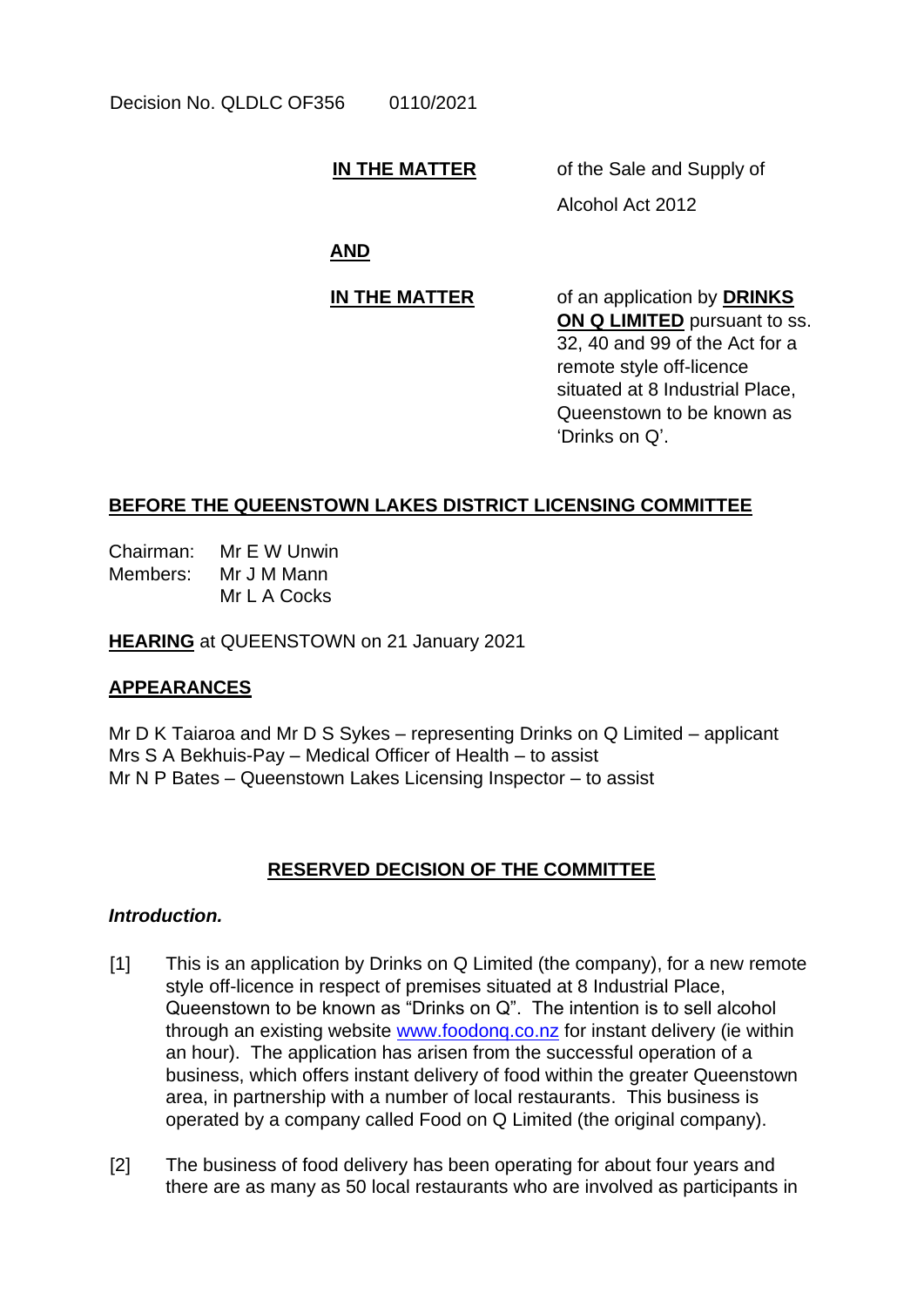the scheme. Customers can shop on-line through the various menus and choose items to be cooked and delivered. The business "Food on Q", charges a delivery fee of approximately \$10.00, and takes a percentage of the food order with the balance going to the restaurant. The original company receives between 700 and 1000 online orders for food a week.

- [3] The original company received requests for alcohol to accompany the meals. It started to investigate the obtaining of a licence. Although there are other meal delivery services in the district, this was the first time that an application had been received for a licence to sell and deliver alcohol on demand. The initial application was filed on 14 May 2019, and was made by the original company. The application was for remote sales under s.32 (1) (c) of the Act. However, it soon became apparent that the original company would have difficulty in establishing that 85% of the annual income would be from the remote sales of alcohol.
- [4] A suggestion was made that the off-licence could be issued under s.35 of the Act (complimentary sales). However, once again the original company had to show that its principal business would not be the sale of food. With up to 1000 sales of food being made a week, this was also a bridge too far. A legal opinion was obtained by the Council in respect of a similar but unrelated application. The effect of the opinion was that a single website could sell both food and alcohol but there would need to be two separate payment portals which in turn would need to be operated by two separate companies.
- [5] The original company changed direction. It formed a second company which it originally called "Booze on Q Limited". No doubt it received advice on the propriety of a company with such a name applying for a licence. The company name was subsequently changed to "Drinks on Q Limited (the company). A new application for a remote styled off-licence was filed on 26 August 2020. The company sought to deliver alcohol between 12.00 midday and 11.00pm. Matters in opposition were raised by the Police and Medical Officer of Health in their respective reports. As a result of discussions and a meeting with the agencies, the company changed its proposed operation to alleviate some of the concerns raised. The Medical Officer of Health then withdrew its opposition. The situation with the Police remained unclear.
- [6] Because this is a "Greenfield" type of application, and because of questions as to whether the application was contrary to the Act's objects as set out in s.4, the Committee determined to hold a public hearing.

## *The Application.*

[7] Both Mr Taiaroa and Mr Sykes gave evidence. Neither had prepared a brief as requested in the Notice of Hearing. They explained that they thought that the documentation that had been filed with the application contained all the necessary information. Mr Taiaroa resides in Christchurch, and will not be involved in the day to day operation of the business. He has fifteen years experience as a manager of licensed premises, and nine years experience as a licensee. He is the part owner of two premises in Queenstown and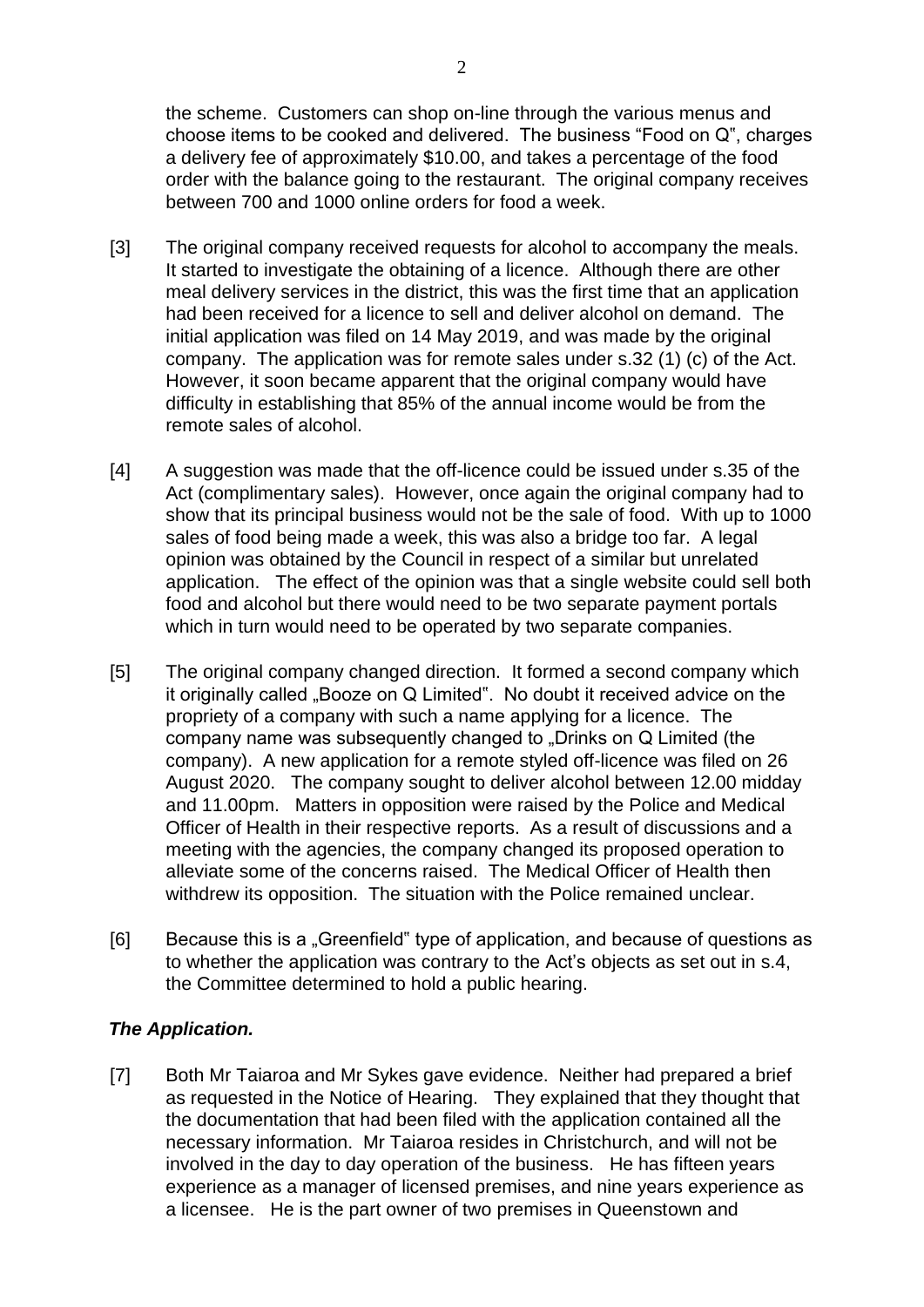Wanaka. Both these premises have had operational "issues", but suitability is not really a stumbling block to the issue of a licence.

[8] Mr Taiaroa wrote a letter to the agencies on 5 November 2020 after the company had received the reports with matters in opposition. He started with the words:

### *"Taking on board the concerns outlined from the MOH and Qt Police, Food on Q would like to propose the following policies to alleviate these"*.

He then proposed a number of new conditions which included not to sell RTD"s, and to close off all deliveries by 10.00pm. The company would only deliver to a registered address and would not leave products at the doorstep. Deliveries would not be made if the address could not be accessed. Finally, alcohol would only be provided to the person who ordered it, and that person's ID would be checked.

[9] Mr Taiaroa concluded his letter with these comments:

#### *"We get a huge amount of requests from people ordering meals asking for a*  bottle of wine to go with it. Having a restaurant prepared meal with a bottle of *locally sources wine without leaving the house is a fantastic service.*

- [10] Mr Sykes operates the food business. He explained how he has built up the original company's infrastructure enabling the company to receive orders, contact restaurants, arrange drivers and vehicles and ensure that meals are delivered to the right address and in a timely fashion. The original company operates ten mopeds. The business is both complicated and demanding. He argued that giving the public the option of ordering alcohol would reduce the amount of people choosing to drive after drinking if they wished to purchase more alcohol. It could equally be argued that the inability to order alcohol on demand might well help to reduce the total amount of alcohol that is consumed.
- [11] The lack of evidence did not help the company's cause. On the other hand, there was a reasonable amount of material within the application which we have considered. As pointed out by the Medical Officer of Health, the lack of detail about the application indicated that the proposal may not have been given a great deal of prior thought.
- [12] The company filed a form of host responsibility document which showed that the customer had to initially agree that he/she was over the age of 18 and confirm their address. Alcohol would be delivered by a few select and trained individual drivers. These people will be required to complete an on-line course for sellers and servers of alcohol. They will be trained in how to deal with aggressive and/or intoxicated customers. On delivery the driver will check the customer's ID and ensure that he/she is not intoxicated. If the customer cannot produce a valid driver's licence, or passport or ID document showing that they are over 18, or if they are intoxicated, the delivery will be cancelled.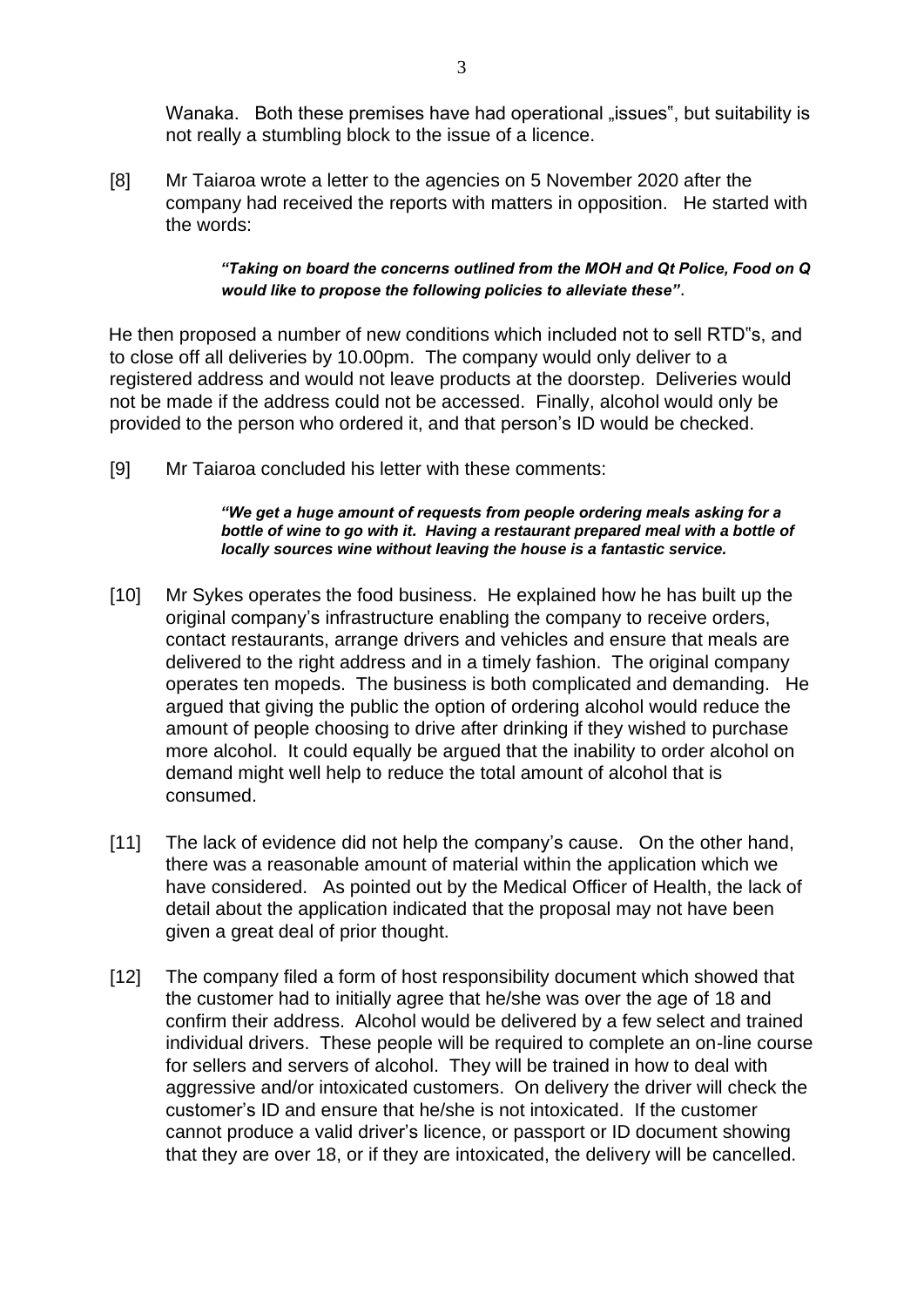[13] The staff training document (Appendix A), is certainly impressive. It confirms that as suppliers of alcohol, there is a social and legal obligation to ensure that alcohol is not provided to customers who are intoxicated. It acknowledges that no matter how well the delivery person conducts him or herself, incidents may still occur. Monthly internal CPO checks are to be conducted, and records kept of the findings.

# *The Medical Officer of Health.*

- [14] The application attracted a report with matters in opposition from Stephanie Bekhuis-Pay on behalf of the Medical Officer of Health. She advised that the application was contrary to the objects of the Act for the following reasons:
- (a) Increased chance of pre-loading by people intended to go to town later.
- (b) Pre-loading is a known alcohol related problem in Queenstown
- (c) Family harm due to alcohol consumption in the home
- (d) No policy or comment about supplying bulk alcohol to parties or groups of people
- (e) No policy or comment about supplying alcohol to people in public places
- (f) No policy or comment about people who receive the alcohol and who may not be the person who pays
- (g) No evidence of the range of alcohol for sale indicating the young people may be the target market
- (h) No maximum quantity for RTD"s, the preferred drink of the young
- (i) A lone person delivering alcohol is likely to take the easy option if placed in a possible position of conflict
- (j) The issue of a licence would set a precedent.
- [15] Following a meeting with the applicant and other parties, Mrs Bekhuis-Pay wrote an e mail to the Inspector in which she noted that the closing hour of operation had been reduced to 10.00pm, that the applicant had agreed that no spirits or RTD"s would be sold, that the applicant had agreed to have more vigorous staff training especially around the safety of staff, that alcohol would not be delivered to public places such as parks or the lake, and that the applicant would give the addresses of all deliveries to the Police if requested. Consequently, she withdrew her opposition.
- [16] At the hearing Mrs Bekhuis-Pay made helpful submissions. She referred us to s.3 of the Act and stressed that the purpose of the Act was to benefit the community of Queenstown as a whole. She questioned whether the grant of an off-licence for instant delivery helped to achieve the object in any way.

# *The NZ Police.*

[17] The application attracted a report with matters in opposition from the Police. They were concerned about deliveries arriving late at night. Their report included the following:

*"The Police are concerned that issuing a licence will lead to an alternate way*  for people to purchase alcohol. We foresee that people at a party or gathering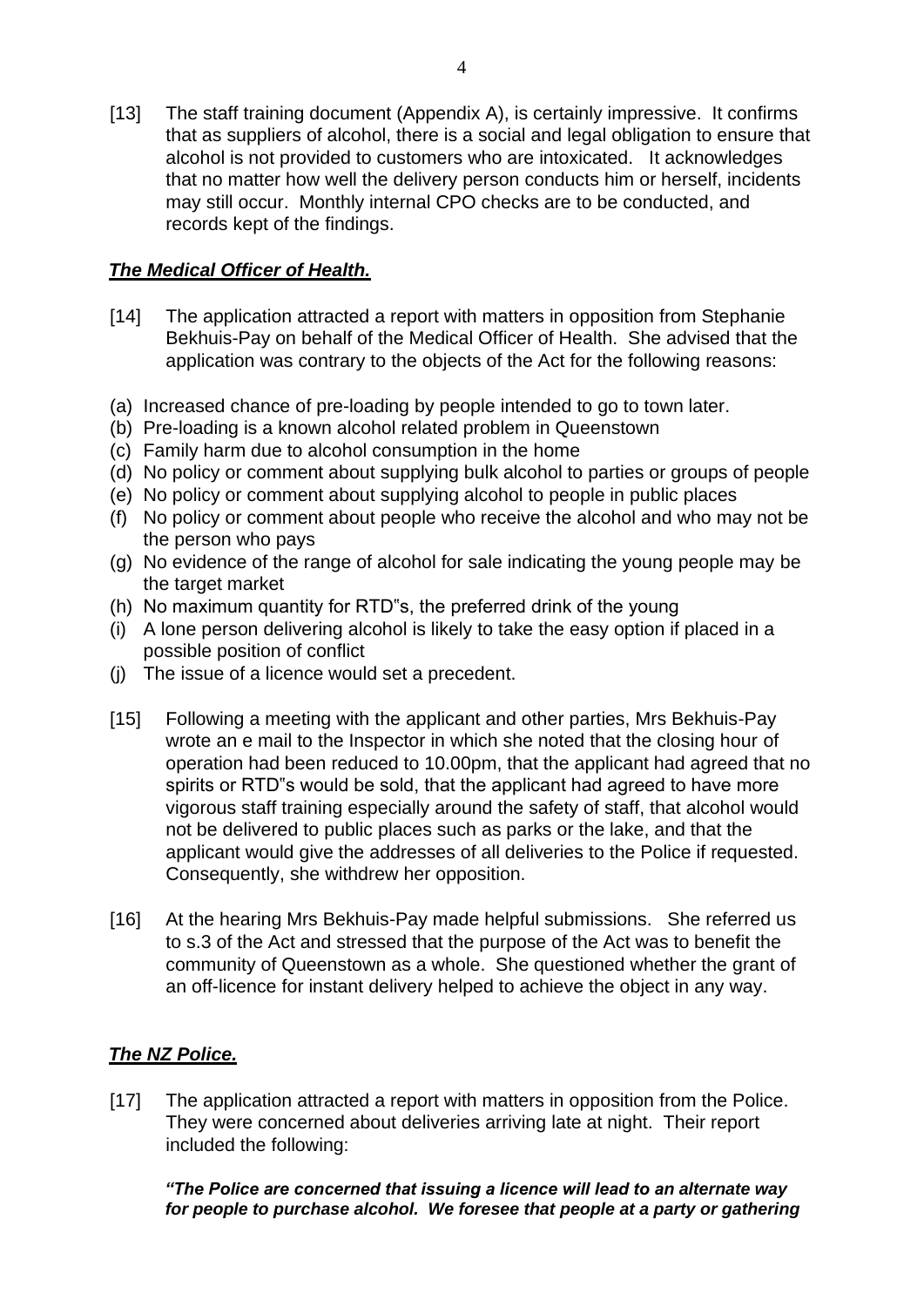*will use this as a means to have more alcohol delivered to them when they have run out of the alcohol and are influenced or intoxicated and unable to go and get more alcohol from a liquor store.*

[18] After the meeting with the applicant, the Police wrote that the opposition to the application was to be maintained. However, that position was subsequently reversed.

## *The Licensing Inspector.*

- [19] We are indebted to Mr Bates for his comprehensive and helpful report. He had been able to find three licences involving instant delivery of alcohol that had been granted in Auckland, Christchurch and Masterton. All had been granted on the papers, and at least two appeared to be in breach of the provisions of the Act. He noted that the company had shown a willingness to work with the agencies and had made numerous amendments as to how the operation would be run in order to carry out the operation is as safe a manner as they believed possible. On the other hand in his final submission he confirmed that the question was not whether the company could do more to meet the object of the Act, but whether the very nature of this type of service falls within the Act's objectives.
- [20] Mr Bates advised that there were a number of other operators within the district who would be looking to licence similar operations in the future, and thus any decision would establish a precedent.

## *The Committee's Decision and Reasons.*

- [21] This application raises many questions and concerns. There are issues with delivery. Apparently if a customer orders food from more than one restaurant there is likely to be two deliveries probably at different times. Because of the advice on keeping the food and alcohol businesses separate, alcohol will be delivered separately as well and not necessarily at the same time as the food. In other words there could be as many as three deliveries all at different times.
- [22] If the delivery driver had an order for 12 cases of beer and he is satisfied that the person outside the house is sober, and over 18 then the beer will be delivered regardless of who is going to consume it inside the house.There is such a difference between the couple who order a meal and a separate bottle of wine, and a group of party goers who have run out of alcohol and are seeking instant gratification.
- [23] As Mr Taiaroa pointed out in his letter having a locally sourced bottle of wine with a meal is a great service. But the company seemed much more interested in catering for events on demand. There was no concern about how much alcohol was going to be supplied as long as the person who ordered it was over 18 and sober. If the company was serious about minimising the potential harm as much as possible, it could have suggested conditions such as restricting each order to a bottle of wine or six bottles of beer, and only to be delivered with food. We appreciate that such conditions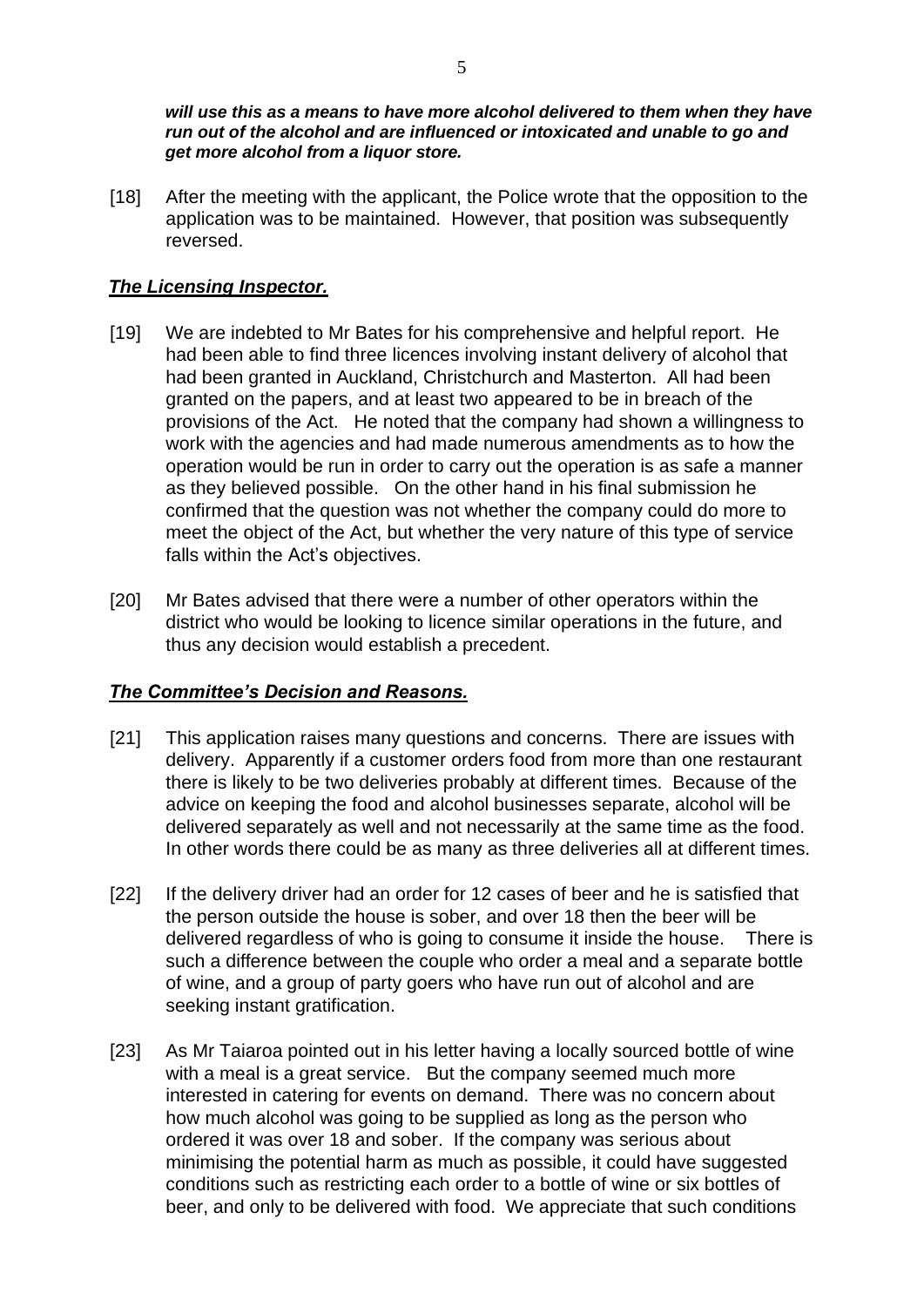might well make the enterprise uneconomic but they would certainly minimize the alcohol's potential harm.

- [24] In terms of suitability to hold a licence, we would describe the applicant company as adequate. As providers of food on demand it has acquired the necessary expertise and infrastructure to run a successful business. But it gave the impression of not having given any thought to the issue of harm minimisation. It seemed to us that the directors saw alcohol as just another commodity to be marketed to the public. Indeed, Mr Taiaroa described it as a product. In our view, they had not really considered that they were distributing a drug on demand. They had not thought of ways to restrict such a supply until the issues were pointed out to them. Considering that this was a "Greenfield" venture to supply alcohol on demand, their presentation at the hearing was woeful.
- [25] And then there is the issue of availability.

"*Supply control measures are designed to limit the availability of alcohol. They are based on the theory that increased availability results in increased levels of consumption and alcohol related harm."* (Alcohol in our Lives – Law Commission Report – July 2009 – Page 118 Paragraph 9.40)

We accept that it's only a theory, but here we have an applicant for a new licence seeking to increase availability by getting the alcohol to the potential consumer in the shortest possible time. Surely an applicant in such a situation would carefully consider how best it could minimize the potential risk of alcohol related harm.

- [26] Finally, under our list of concerns is the domino effect that the granting of the application might have on other licencees, thus creating a cumulative regime where instant gratification becomes the norm. In summary we believe that the grant of this application carries with it a real risk of alcohol related harm. In those circumstances we have a duty to ensure that such a risk is minimised. If the proposals are unsatisfactory the application must be refused.
- [27] The criteria to which we must have regard when considering an application for a new remote styled off-licence are set out in s.105 of the Act. In our view, the relevant criteria are:
	- *(a) The object of the Act:*
	- *(b) The suitability of the applicant:*
	- *(c) Whether the applicant has appropriate systems, staff, and training to comply with the law.*

*(f) Any matters dealt with in any report from the Police, an inspector, or a Medical Officer of Health made under section 103.* 

[28] However, the crucial issue relates to the Act's objectives. S. 4 states:

*The object of the Act is that -* 

*(a) the sale, supply, and consumption of alcohol should be undertaken safely and responsibly; and*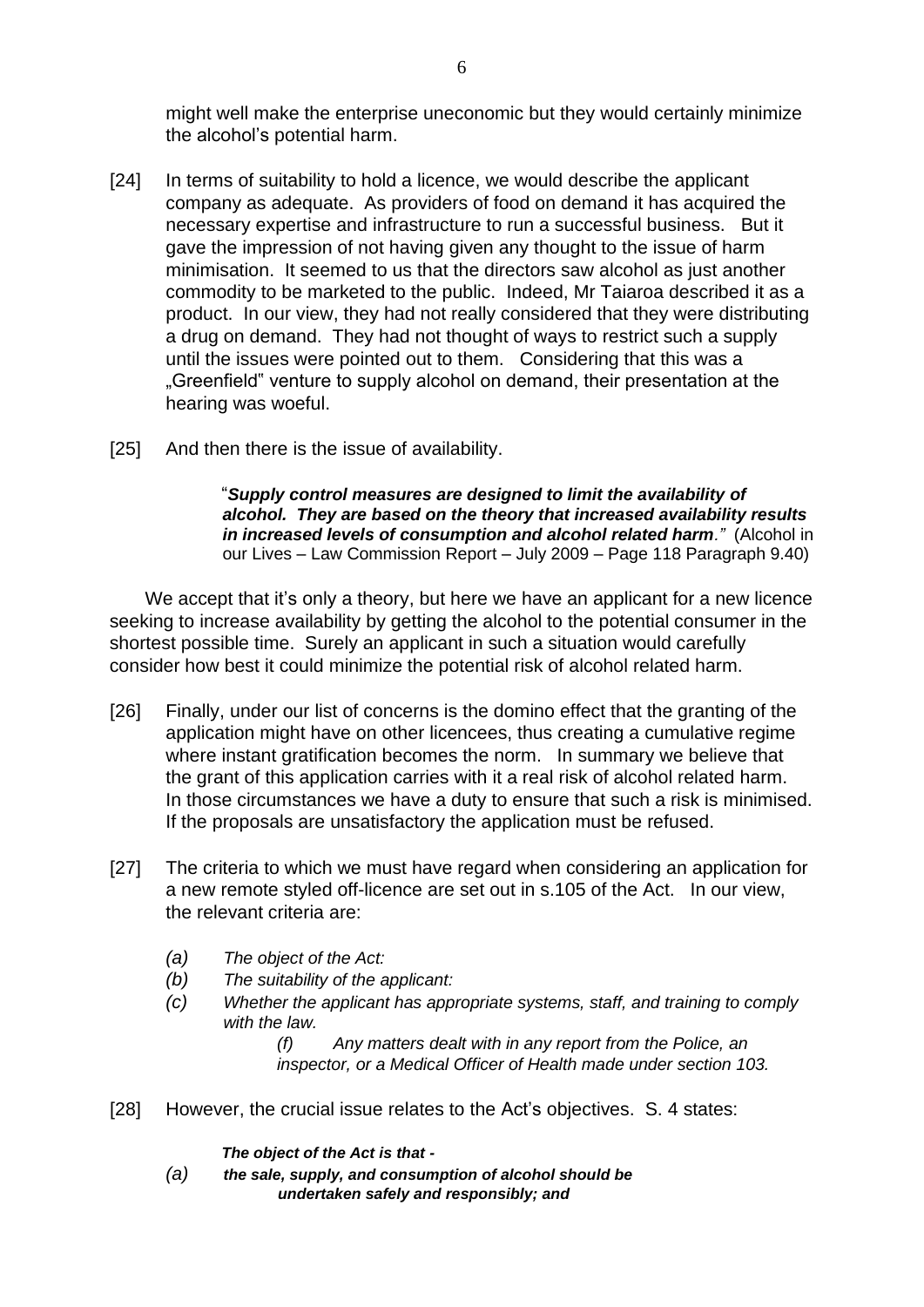#### *(b) the harm caused by the excessive or inappropriate consumption of alcohol should be minimised.*

- [29] As the Inspector pointed out there is little case law on the subject of selling and supplying alcohol safely and responsibly. On the other hand, minimizing harm has been accepted as reducing it to the smallest amount extent or degree. In trying to achieve this objective we accept that the controls authorized by the Act need to be applied in a reasonable way. Even Mr Taiaroa conceded that the application did nothing to minimize harm.
- [30] The Sale and Supply of Alcohol Act 2012 had its genesis with the report from the Law Commission entitled "Alcohol in our Lives" which was published in July 2009. In his foreword, Sir Geoffrey Palmer the President of the Law Commission, made these comments:

*Research that has been done since 1986 demonstrates beyond doubt that alcohol is no ordinary commodity. It is a drug. It needs to be treated with caution and controlled by the law. Used to excess, alcohol is a potent producer of serious health hazards. Private choices to consume alcohol excessively have important and costly public consequences.* 

- [31] In our respectful view, once alcohol is viewed by the public as a product or a commodity that is the beginning of the end of the effectiveness of the Act.
- [32] At page 25 of the Law Commission's report is this statement:

*At the time of the Laking Committee it was estimated that 59 per cent of alcohol was consumed away from licensed premises. The most recent Alcohol Advisory Council Alcohol Monitor puts the figure at 68 per cent. As we shall discuss later in this report, this trend towards consumption away from controlled environments has implications for strategies aimed at reducing alcohol related harm.* 

- [33] Drinking at home or away from licensed premises carries the greater risk of harm. Granting an off-licence to enable people more conveniently and speedily to drink in an unsupervised manner, demands extra caution.
- [34] At page 218 paragraph 124 of the Law Commission's report:

*The catalogue of harm and social disorder analysed in Part 1 of this report seems to the Law Commission to call for measures to curb the harm. These measures should go beyond what is being achieved by the existing law. Designing a suite of measures that will target the harm without damaging the interests of the reasonable drinker poses no easy challenge. No law can save society from all the adverse consequences of consuming liquor.* 

[35] Eventually the Alcohol Reform Bill came before Parliament. The Honourable Simon Power moved its first reading with these comments: